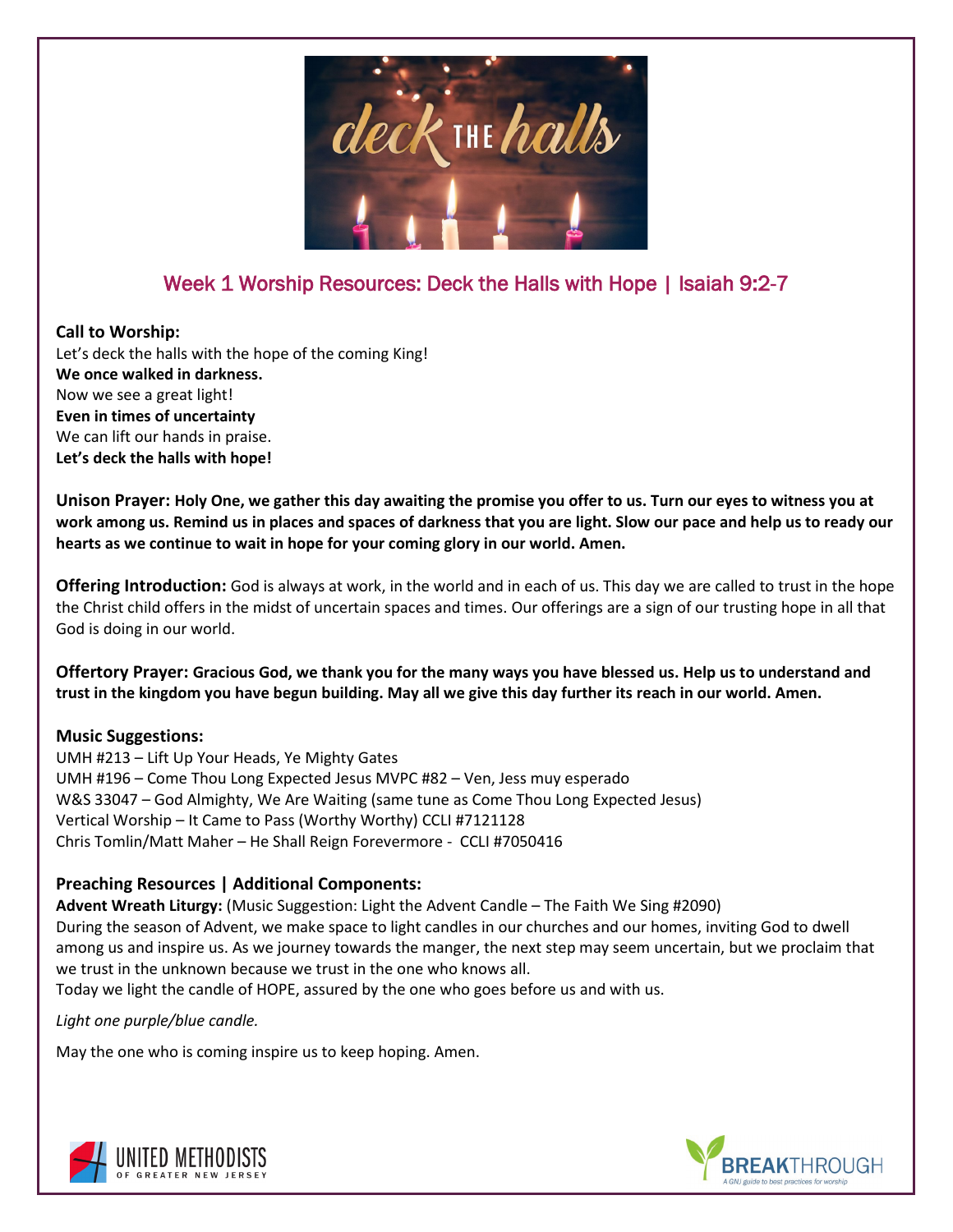

# Week 2 Worship Resources: Deck the Halls with Peace | Isaiah 26:7-13

## **Call to Worship:**

Let's deck the halls with the peace of the coming Savior! **There is comfort here for all.** In this season that can be stressful **We praise the Prince of Peace.** God has prepared a way for us. **Let's deck the halls with peace!**

**Unison Prayer: Gracious God, slow us down amid this season's chaos. Slow us down to witness your beauty in the littlest details. Slow us down to understand what you are calling us to do. Slow us down so we can appreciate your hand at work. Slow us down and grant us peace. Amen.**

**Offering Introduction:** The world distracts and deters us, yet we are called to follow the road map God lays before us. The way will have its difficulties, but God invites us to focus on the path before us and grants us peace.

**Offertory Prayer: Mighty God, as you prepare the way for us you conquer the obstacles that would hinder our journey. Help us to shift our focus to see you more clearly. Grant us the wisdom to help create spaces of peace in your name for the good of all. Amen.**

## **Music Suggestions :**

Christ is the World's Light UMH #188 UMH #230 – O Little Town of Bethlehem UMH #204 – Emmanuel, Emmanuel CLUW#40; MVPC #76 Emanuel W&S #3159 – Let our Earth be Peaceful Matt Maher – Glory (Let There Be Peace) CCLI # 7071972

**Preaching Resources | Additional Components: Advent Wreath Liturgy:**

Last week we lit the candle of hope, a reminder to trust in the spaces and places of uncertainty.

*Light first candle.*

Today we light the candle of peace, inviting God to still us and helps us witness the dream of peace that God has for us

all.

*Light one purple/blue candle.*

May we remember to trust in the Prince of Peace. Amen.



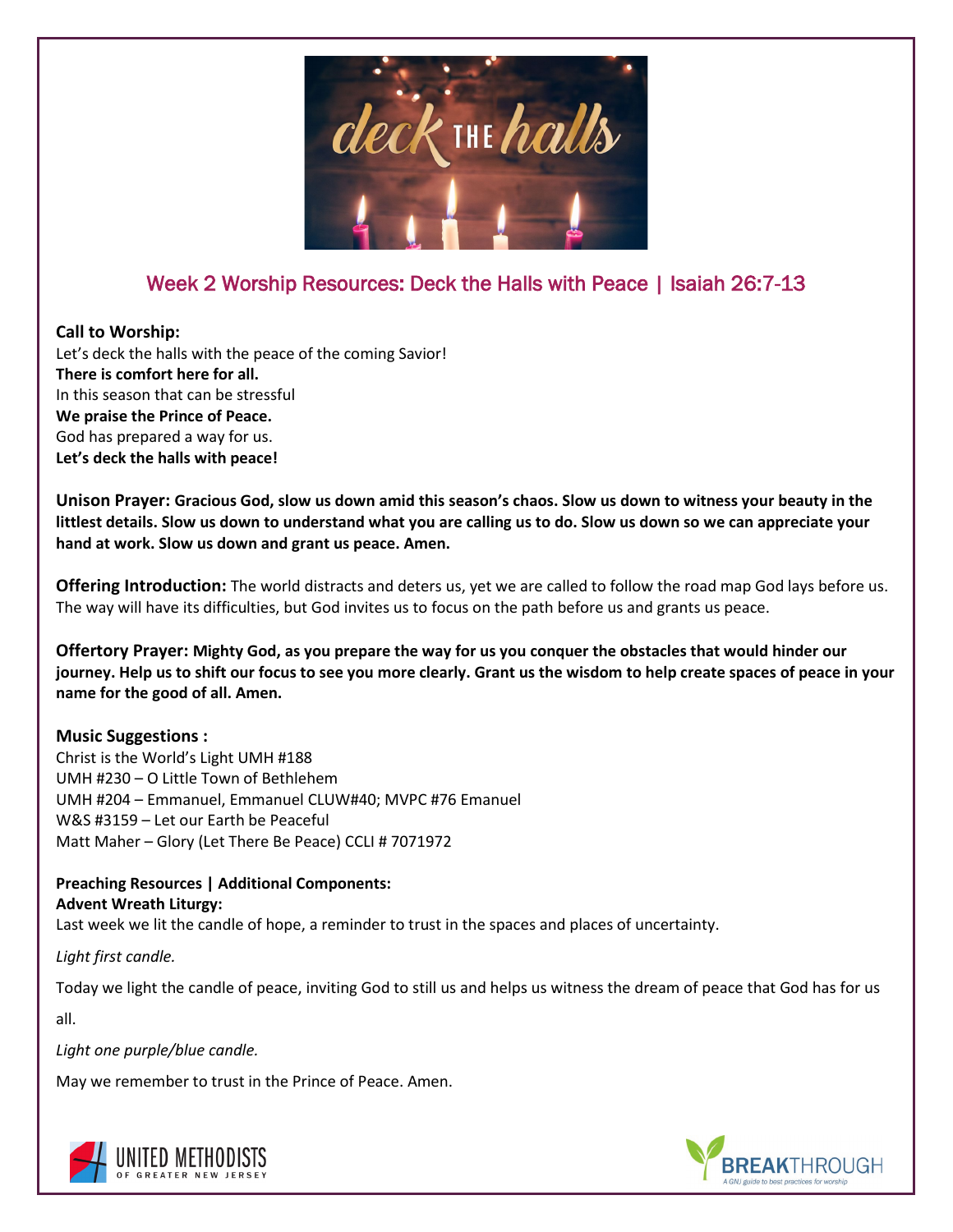

## Week 3 Worship Resources: Deck the Halls with Joy | Luke 1:39-55

### **Call to Worship:**

Let's deck the halls with the joy of coming Messiah **We rejoice in our God our Savior.** God has done great things for us. **Joy has come in unexpected ways.** Our hearts are overflowing! **Let's deck the halls with joy!**

**Unison Prayer: Merciful God, we ask you to open us up to hear the words of Mary's song once more. May we be inspired this day to create change. May we be stirred to action in our faith community and beyond it. May we listen to your voice, still speaking among us. Shift us so that we live fully as people of joy. Amen.**

**Offering Introduction:** God's joy is contagious! It calls us to celebrate the blessings that have come, are here and will come because we know God is faithful towards us. May we give joyfully from what we have been blessed with, knowing that God will use our gifts to multiply God's blessings in the world.

**Offertory Prayer: Great God of Power, you continue to inspire us to live more fully in this world as your people. May the gifts we give this day inspire hope, grant peace and be received with joy. Amen.**

## **Music Suggestions:**

UMH #211 – O Come, O Come, Emmanuel; MVPC #80 Oh ven, Emanuel UMH#221 – In the Bleak Midwinter UMH#223 – Break Forth, O Beauteous Heavenly Light UMH#203 – Hail to the Lord's Anointed – CLUW#39; MVPC#81 Dad gloria al ungido Chris Tomlin – Hymn of Joy – CCLI#7050420 Kirk Franklin – Joy

#### **Preaching Resources | Additional Components: Advent Wreath Liturgy:**

The lights of hope and peace have invited us to be part of God's dream for wholeness in the world.

*Light two purple/blue candles.*

Today we light the candle of joy, as a reminder that this time of waiting is not one of sorrow but one of possibility.

*Light the pink candle.*

May we make space to connect with the one who breathes joy into our world. Amen.



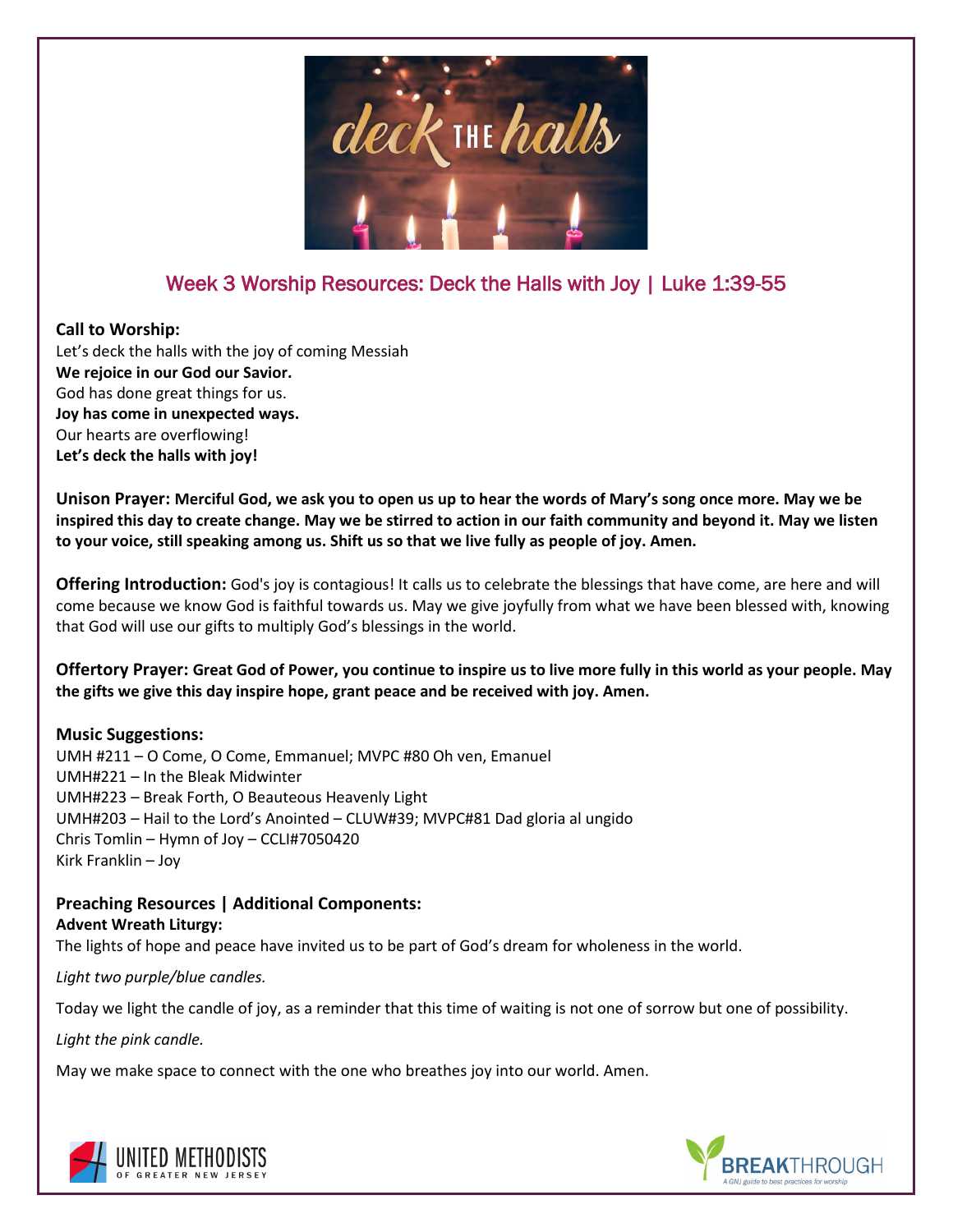

## Week 4 Worship Resources: Deck the Halls with Love | Matthew 1:18-25

**Call to Worship:** Let's deck the halls with the love of Emmanuel! **When we are fearful,** God is with us. **When we are discouraged,** God is with us! **Let's deck the halls with love!**

**Unison Prayer: Holy One, we give you thanks that you are with us, in all situations and places helping us witness hope, providing us peace, offering us joy. Inspire us this day and every day to show others love through our words and actions. May we choose love, always. Amen.**

**Offering Introduction:** Love changes things; love changes us. When we choose love, we proclaim that the God who is with us is with all of us. May our gifts reflect our commitment to love all, as we have first been loved by God.

**Offertory Prayer: Emmanuel, we thank you for the ways you open our ears, eyes and hearts to witness you. May we all continue to grow your kingdom here on earth. Amen.**

### **Music Suggestions:**

UMH#234 – O Come, All Ye Faithful – MVPC #106 – Venid, fieles todos UMH#220 – Angels from the Realms of Glory UMH #149 – Canetmos Al Senor (Let's Sing unto the Lord) - CLUW#27; MVPC#49 All Sons & Daughters – Come to Save Us – CCLI #5887842 Kari Jobe – Love Came Down CCLI Song # 7121835 Sidewalk Prophets – Hope Was Born This Night Israel & New Breed – O Come

#### **Preaching Resources | Additional Components: Advent Wreath Liturgy:**

The gifts of hope, peace, and joy have helped to sustain us on this Advent journey. They have reminded us of the one who walks with us and goes before us.

*Light two purple/blue candles and one pink candle.*

This day we light the candle of LOVE, as a reminder to choose love as we go through each day.

*Light one purple/blue candle.*

May the one who is love inspire us to care for and extend the welcome of God's kingdom to all people.



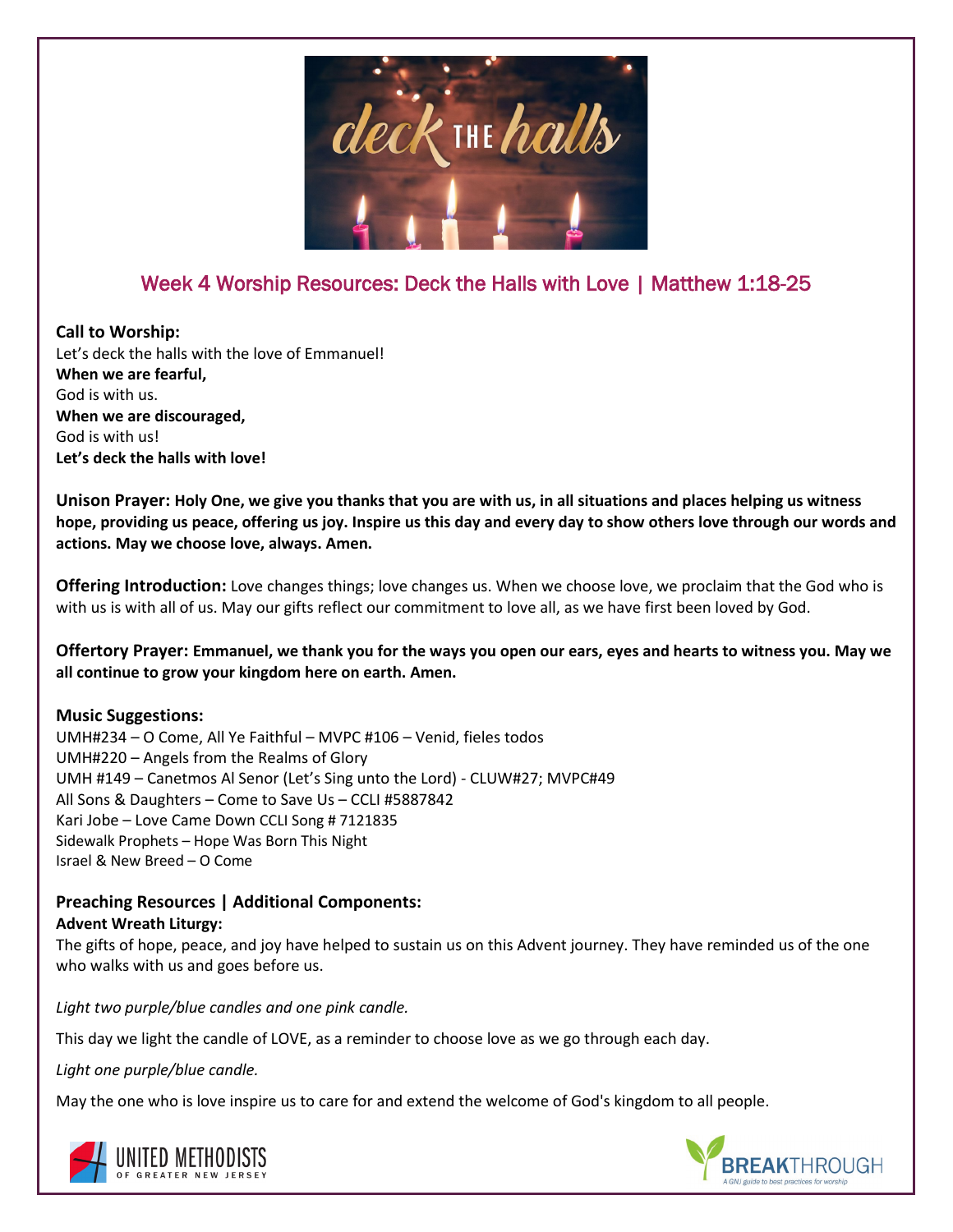

# Christmas Eve: Deck the Halls for Christ | Luke 2:1-20

## **Call to Worship:**

Let's deck the halls for the Messiah, **An infant wrapped in simple clothes.** Like the angels and the shepherds worshipped **We celebrate our Savior.** Glory to God in the Highest! **Let's deck the halls for Christ!**

**Unison Prayer: Holy One, we celebrate this night that you came into this world not with trumpets blazing or with any obvious power but as a baby in an ordinary place. You turned the world on its head that night, and you continue to turn the world today. Turn us towards justice, towards hope, towards peace, towards joy, and towards love. Turn us so that we can witness you in every moment of every day. Joy to the world! The Lord has come! Amen.**

**Offering Introduction:** This night we proclaim that God is still working, still moving and still speaking in this world. May we open ourselves to witness what God is calling us to do.

**Offertory Prayer: Everlasting God, this night we gather to celebrate your coming into the world to transform it and make it new. May what we give continue your transforming work to all corners and all people. Amen.**

## **Music Suggestions:**

UMH#238 – Angels We Have Heard on High; MVPC #98 – Angelese cantando estn UMH #239 – Silent Night, Holy Night; CLUW #160; MVPC #103 – Noche de paz UMH #246 – Joy to the World; CLUW #161; MVPC#100 #Dichosa tierra, proclamad W&S #3066 – Still, Still, Still Hillsong Worship – When I Think Upon Christmas CCLI ##7095539 Phil Wickham – Face of God – CCLI #7121311 Kari Jobe – Adore Him CCLI#5455315

**Preaching Resources | Additional Components: Advent Wreath Liturgy:** Throughout this season of expectant waiting God has offered us hope, peace, joy and love.

*Light three purple/blue candles and one pink candle.*

These things have invited each of us closer to the coming one, the Christ Child. This night we light this center candle for

Christ- who changed and continues to change the world with hope, peace, joy and love.

*Light the center white candle.*

May we carry these gifts in our hearts and share them in the world.